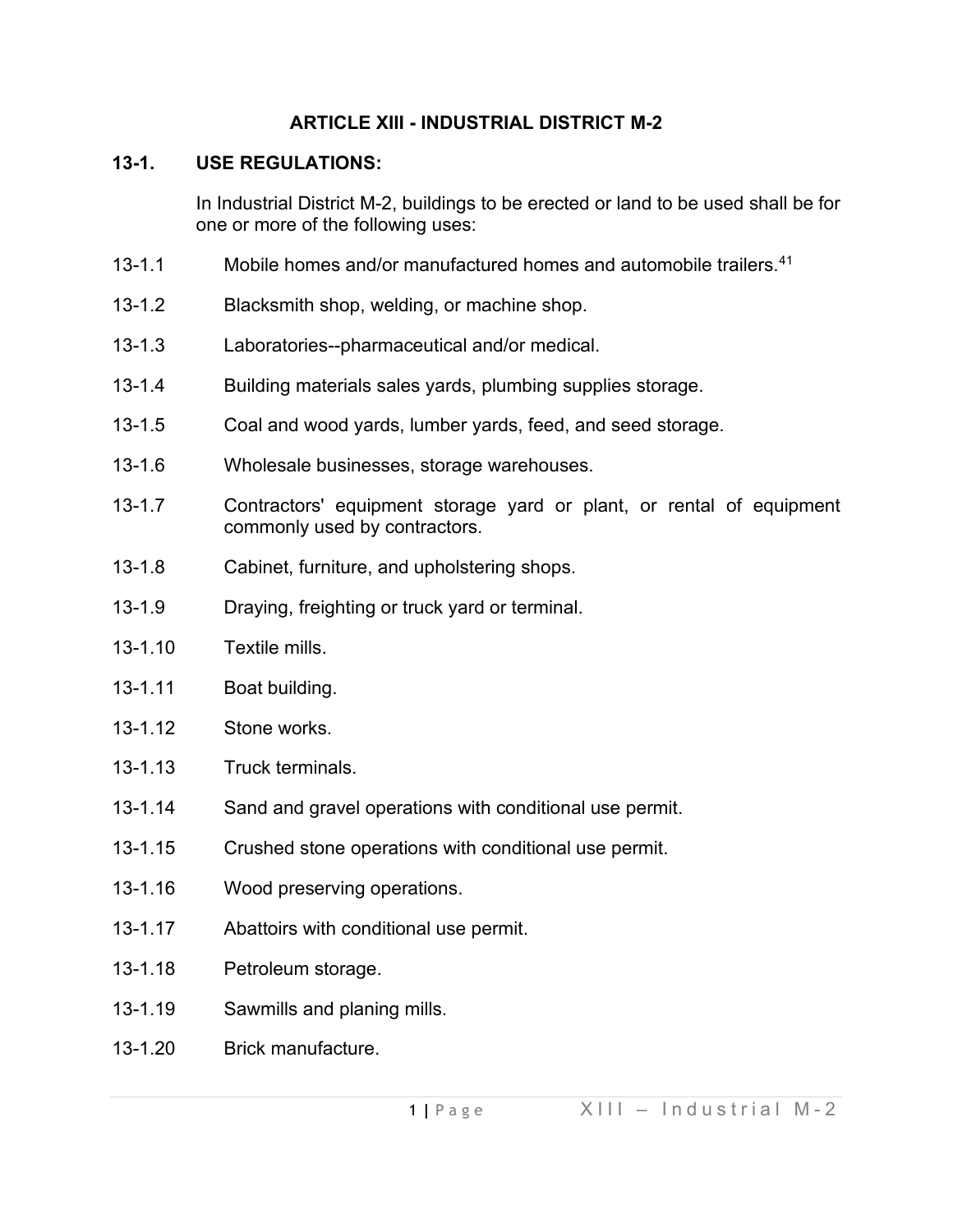- 13-1.21 Boiler shops.
- 13-1.22 Junk storage (screened), except automobile graveyards, with conditional use permit.
- 13-1.23 Meat, poultry, and fish processing with conditional use permit.
- 13-1.24 Conservation areas.
- 13-1.25 Game preserves.
- 13-1.26 Automobile assembling, painting, upholstering, repairing, rebuilding, reconditioning, body and fender work, truck repairing or overhauling, tire retreading or recapping, or battery manufacture.
- 13-1.27 Assembly of electrical appliances, electronic instruments and devices, radios, and phonographs. Also, the manufacture of small parts, such as coils, condensers, transformer, and crystal holders.
- 13-1.28 Manufacture, compounding, processing, packaging, or treatment of such products as bakery goods, candy, cosmetics, dairy products, drugs, perfumes, pharmaceuticals, perfumed toilet soap, toiletries, and food products.
- 13-1.29 Manufacture, compounding, assembling or treatment of articles of merchandise from the following previously prepared materials: bone, cellophane, canvas, cloth, cork, feathers, felt, fiber, fur, glass, hair, horn, leather, paper, plastic, precious or semiprecious metals or stone, shell, straw, textiles, tobacco, wood, yard, and paint.
- 13-1.30 The manufacture, storage or handling of products that are not likely to be dangerous or offensive because of odor, dust, fire, explosion, or other reasons, and which employ processes or equipment that do not produce objectionable noise, vibration, smoke, gas, water, or the like.
- 13-1.31 Recycling facilities are permitted if operations are housed or protected by permanent opaque building structures enclosed on all sides and the top.<sup>3[9](#page-6-1)</sup>
- 13-1.32 Manufacture of pottery and figurines or other similar ceramic products, using only previously pulverized clay, and kilns fired only by electricity or gas.
- 13-1.33 Manufacture of musical instruments, toys, novelties and rubber and metal stamps.
- 13-1.34 Veterinary or dog or cat hospitals, kennels.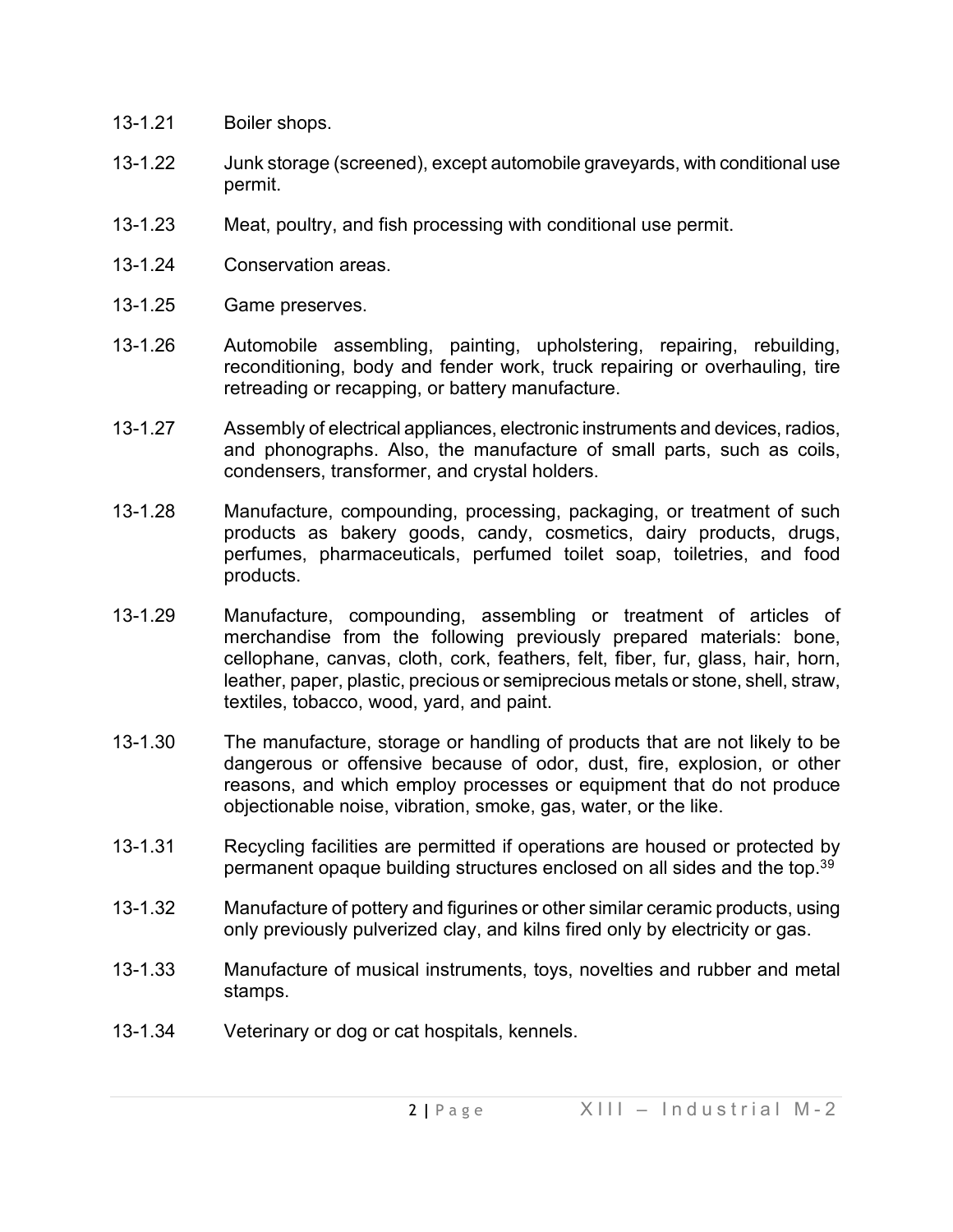- 13-1.35 Public utilities: shops and storage yards, booster or relay stations, transformer substations, transmission lines and towers, and other facilities for the provision and maintenance of public utilities, including railroads and facilities, and water and sewerage installations.
- 13-1.36 Public uses, such as garages, shops and equipment and materials storage yards.
- 13-1.37 Signs permitted under Chapter 21 of this Ordinance regulating outdoor advertising.2[4](#page-6-2)
- 13-1.38 Off-street parking as required by this Ordinance.
- 13-1.3[9](#page-6-3) Telecommunications Towers as regulated by Article XXII.<sup>49</sup>
- 13-1.40 Indoor archery range<sup>[78](#page-6-4)</sup>
- 13-1.41 Indoor shooting range<sup>[78](#page-6-5)</sup>
- 13-1.42 Brewery<sup>[79](#page-6-6)</sup>
- 13-1.43 Brewery, Craft or Pub; Brewery, Micro<sup>[79](#page-6-7)</sup>
- 13-1.44 Distillery; Distillery, Alcoholic Beverage[79](#page-6-8)
- 13-1.45 Winery or Vineyard<sup>79</sup>
- 13-1.46 Self-service storage facility $82$
- 13-1.47 Small Wind Energy Systems<sup>[85](#page-6-11)</sup>
- 13-1.48 Dog Park<sup>[101](#page-6-12)</sup>
- 13-1.49 Property Owner Scale Solar Collection Systems as defined in Article XXIV<sup>[107](#page-6-13)</sup>
- 13-1.50 Small Power Grid Scale Solar Energy Facilities as defined in Article XXIV<sup>[107](#page-6-14)</sup>
- 13-1.51 Large Power Grid Scale Solar Energy Facilities as defined in Article XXIV (only with special exception permit)<sup>[107](#page-6-15)</sup>

## **13-2. PROHIBITED USES:**

In the M-2 District, no lot, building or structure shall be used, erected, reconstructed, or altered which is intended or designed to be used, in whole or in part, for any of the following specified purposes: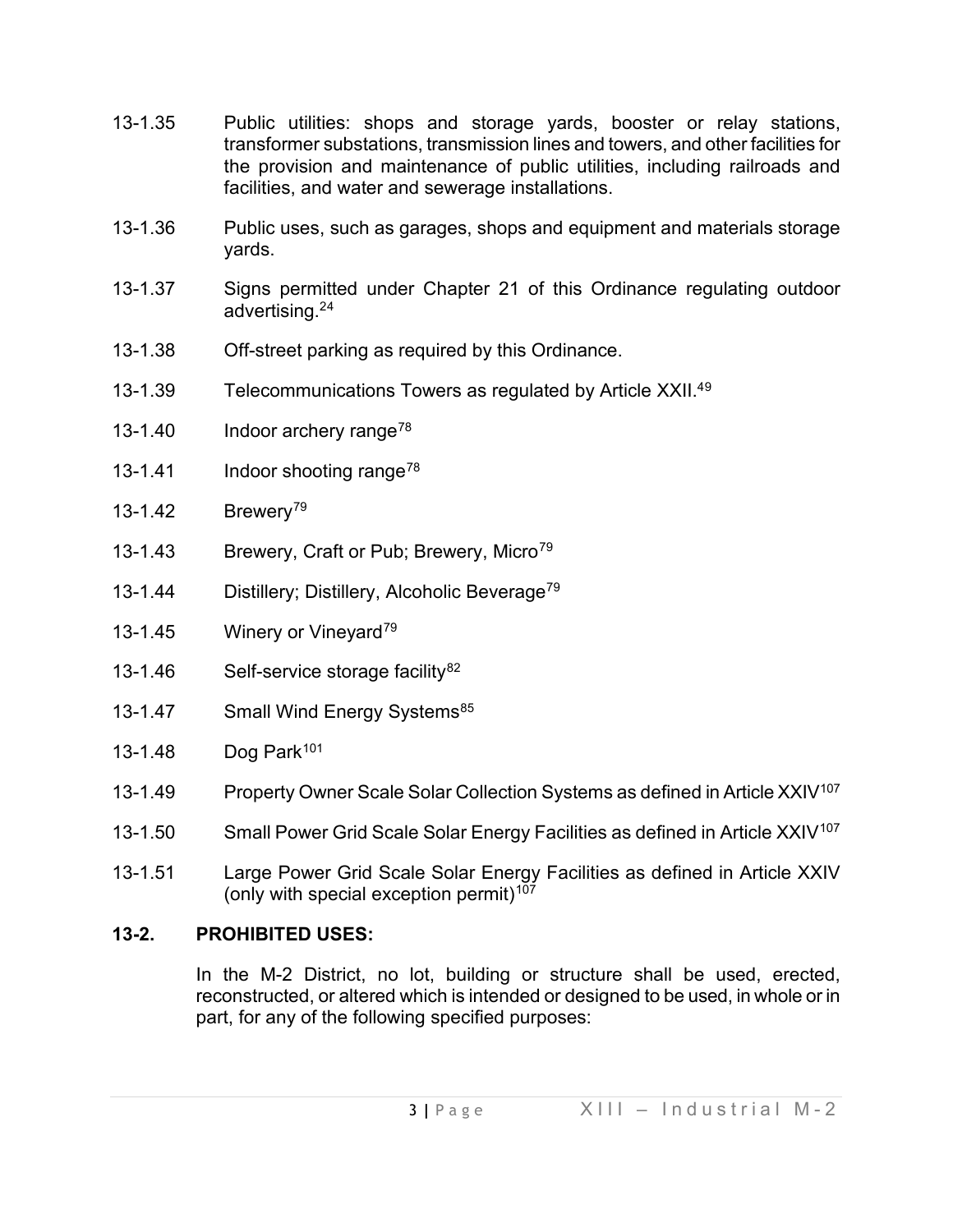- 13-2.1 Starch, glucose, dextrin manufacture, horn processing, shell processing except from cleaned shells, the curing, tanning, or dressing of raw or green salted hides or skins.
- 13-2.2 Fertilizer manufacture from organic material or the compounding of such fertilizers on a commercial scale; the preparation on other than an incidental scale of exterminators, disinfectants, cattle dips, insecticide, or serums.
- 13-2.3 Bleaching powder, ammonia, or chlorine manufacture.
- 13-2.4 Coal tar manufacture or tar distillation except as by-products or as incidental to the manufacture of gas for public distribution, the manufacture of gas for public distribution, the manufacture of tar or asphalt roofing or waterproofing, or the distillation of wood or bone.
- 13-2.5 Emory cloth or sand paper manufacture.
- 13-2.6 Manufacture of cement, lime, gypsum, plaster, plaster of Paris, lithophone, linseed oil, linoleum, oiled cloth or oiled clothing or the impregnation of inflammable fabrics by oxidizing oils.
- 13-2.7 Acid manufacture.
- 13-2.8 Fertilizer manufacture.
- 13-2.9 Petroleum refining, including by-products.
- 13-2.10 Asphalt mixing plant.
- 13-2.11 Paper and pulp manufacture.

## **13-3. REQUIREMENTS FOR PERMITTED USES:**

- 13-3.1 Before a building permit shall be issued or construction commences on any permitted uses in this district, or a permit issued for a new use, the plans, in sufficient detail to show the operations and processes, shall be submitted to the zoning administrator for study. The administrator may refer these plans to the Planning Commission for their recommendation. Modifications of the plans may be required.
- 13-3.2 See Section 16-20 for general fencing and screening regulations.<sup>[105](#page-6-16)</sup>
- 13-3.3 Landscaping may be required within any established or required front setback area. The plans and execution must take into consideration traffic hazards. Landscaping may be permitted up to a height of three (3) feet, and to within fifty (50) feet from the corner of any intersecting streets. See Sections 16-6A, 16-6.1A, 16-6.2A, 16-6.3A, 16-6.4A, and 16-6.5A for parking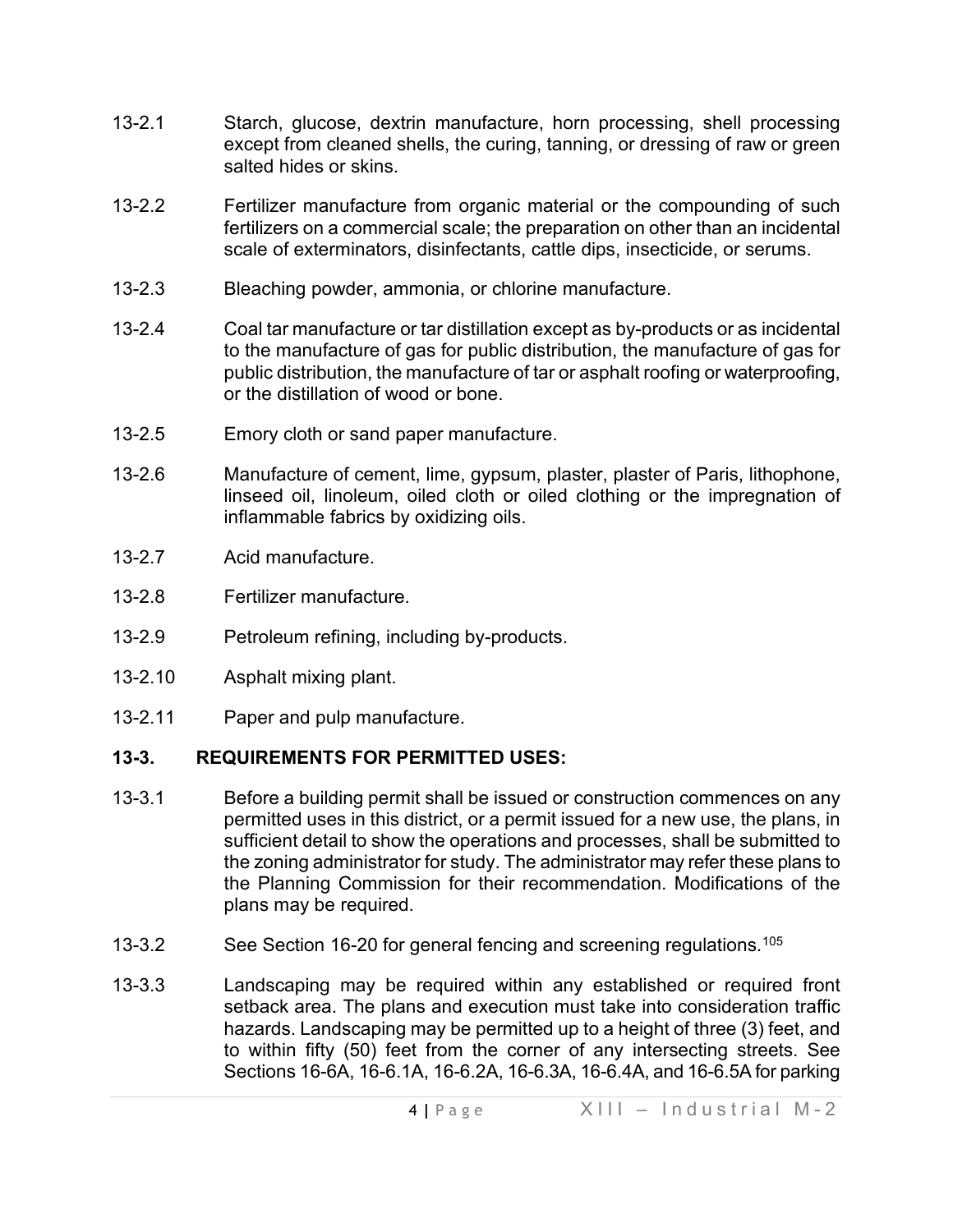area landscape requirements. See Section 16-16.3 for buffer yard requirements. See Section 16-18 for special landscape and site design regulations for sites located within an entrance corridor overlay district.<sup>[105](#page-6-17)</sup>

- 13-3.4 Sufficient area shall be provided (a) to adequately screen permitted uses from adjacent business and residential districts and (b) for off-street parking of vehicles incidental to the industry, its employees, and clients. See Sections 16-6A, 16-6.1A, 16-6.2A, 16-6.3A, 16-6.4A, and 16-6.5A for parking area landscape requirements. See Section 16-16.3 for buffer yard requirements. See Section 16-18 for special landscape and site design regulations for sites located within an entrance corridor overlay district.<sup>[105](#page-6-18)</sup>
- 13-3.5 Automobile graveyards in existence at the time of the adoption of this Ordinance are to be considered as nonconforming uses. They shall be allowed up to three (3) years after adoption of this Ordinance in which to completely screen, on any side open to view from a public road. Screen fencing shall be a minimum height of eight (8) feet and shall conform to the requirements for a screen fence in Section 16-20.6 Chart 2. An open access control fence and an evergreen hedge of a minimum height of eight (8) feet may be substituted for the screen fence with approval of the Zoning Administrator.[105](#page-6-19)
- 13-3.6 Semi-trailers shall be permitted as defined in the Definitions section of this ordinance.[57](#page-6-20)
- 13-3.7 Semi-trailers which are licensed shall be permitted as defined in the Definitions section of this ordinance.<sup>[57](#page-6-21)</sup>
- 13-3.8 Shipping containers shall be permitted as defined in the Definitions section of this ordinance.[57](#page-6-22) In Industrial Districts, shipping containers shall be permitted; however, they are subject to the screening requirements found in the zone where the container is located.<sup>[105](#page-6-23)</sup>
- 13-3.9 Trash and Refuse Storage: For all industrial and business uses, trash collection and storage areas, including dumpsters and other trash containers, shall be maintained in dumpster enclosures, as described in the chart found in Section 16-20.6. The Zoning Administrator may waive the dumpster enclosure requirement for small facilities if evidence is provided that an alternative trash removal system is provided.<sup>[105](#page-6-24)</sup>

## **13-4. AREA REGULATIONS:**

For permitted uses, utilizing individual sewage disposal systems, the required area for any such use shall be approved by the health official. The administrator may require a greater area if considered necessary by the health official.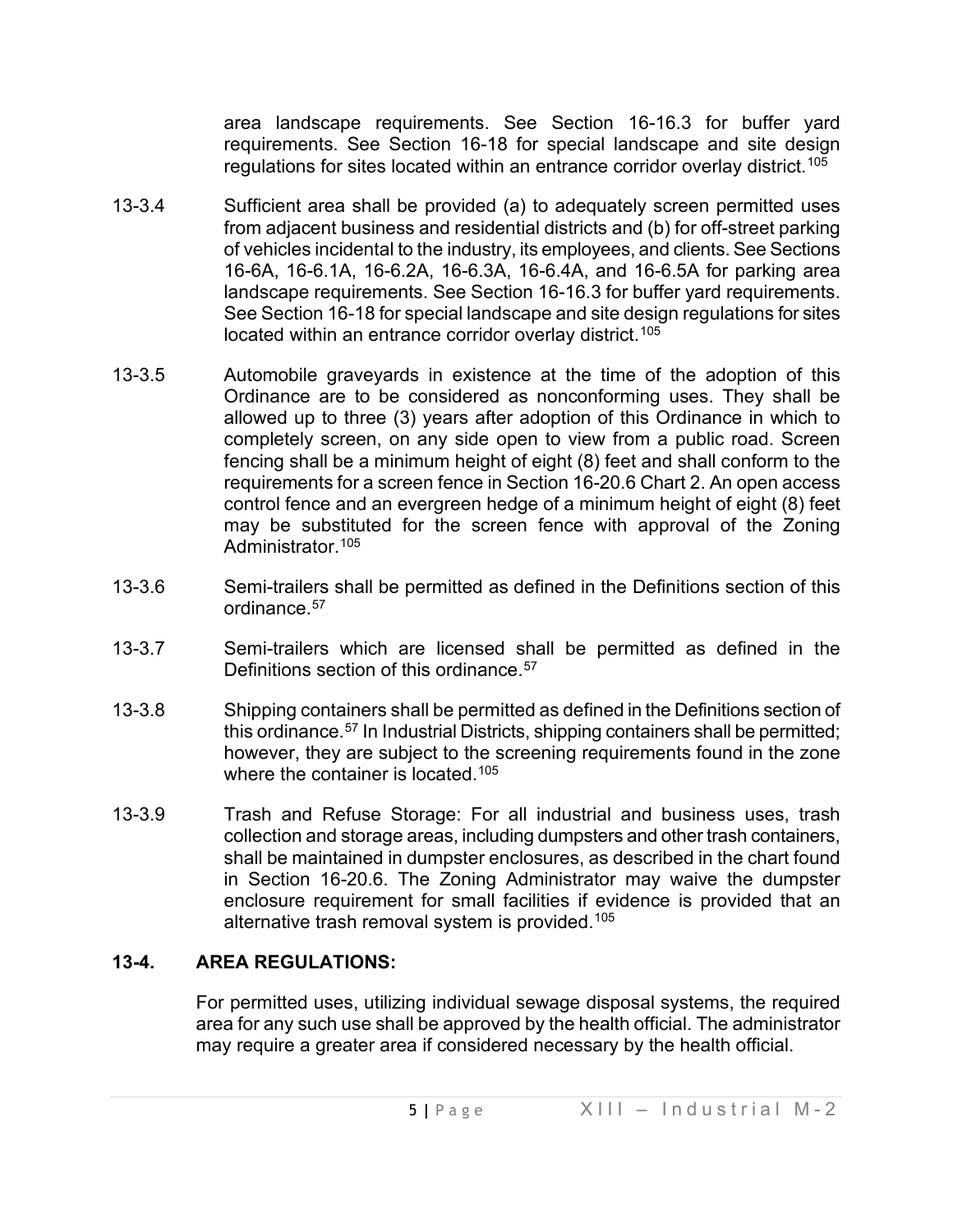#### **13-5. SETBACK REGULATIONS:**

Buildings shall be located ten (10) feet or more from any street right of way which is fifty (50) feet or greater in width, or thirty-five (35) feet or more from the center line of any street right of way less than fifty  $(50)$  feet in width<sup>[108](#page-6-25)</sup>. This shall be known as the "setback line".

#### **13-6. FRONTAGE AND YARD REGULATIONS:**

For permitted uses, the minimum side yard adjoining or adjacent to a residential or agricultural district shall be ten (10) feet. The side yard of corner lots shall be twenty (20) feet or more. Off-street parking shall be in accordance with the provisions contained herein. See Section 3-77 for 7-23-79 changes.

#### **13-7. HEIGHT REGULATIONS:**

Buildings may be erected up to a height of seventy-five (75) feet. Chimneys, flues, cooling towers, flag poles, radio or communication towers or their accessory facilities not normally occupied by workers are excluded from this limitation. Parapet walls are permitted up to four (4) feet above the limited height of the building on which the walls rest. $67$ 

#### **13-8. COVERAGE REGULATIONS:**

Buildings or groups of buildings with their accessory buildings may cover up to seventy (70) percent of the area of the lot.